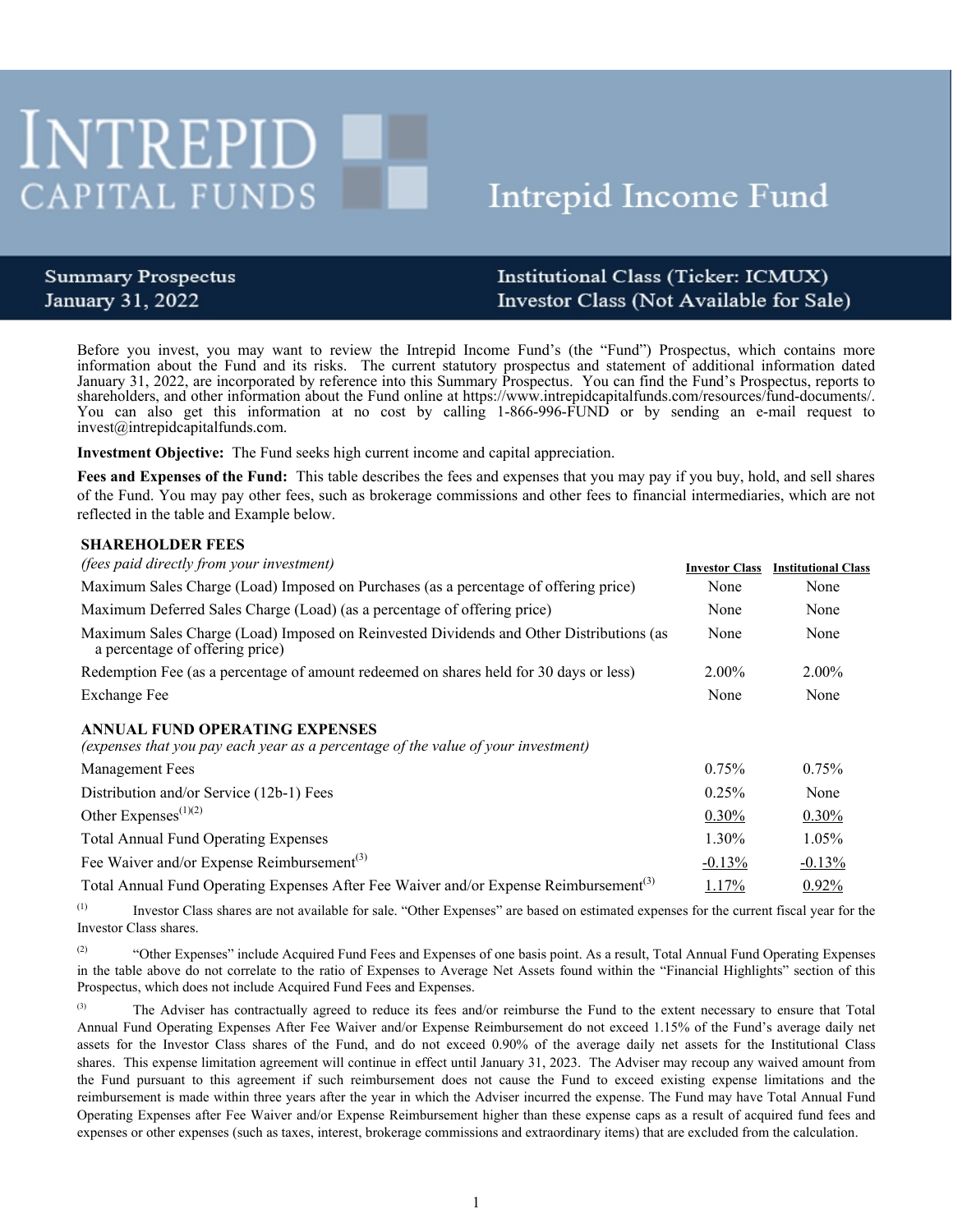#### **Example**

This Example is intended to help you compare the cost of investing in the Fund with the cost of investing in other mutual funds. The Example assumes that you invest \$10,000 in the Fund for the time periods indicated and then redeem all of your shares at the end of these periods. The Example also assumes that your investment has a 5% return each year and that the Fund's operating expenses remain the same (taking into account the contractual expense limitation for one year). Although your actual costs may be higher or lower, based on these assumptions, your costs would be:

|                     | 1 Year | 3 Years | 5 Years | 10 Years |
|---------------------|--------|---------|---------|----------|
| Investor Class      | \$119  | \$399   | \$700   | \$1.556  |
| Institutional Class | \$94   | \$321   | \$567   | \$1,271  |

**Portfolio Turnover:** The Fund pays transaction costs, such as commissions, when it buys and sells securities (or "turns over" its portfolio). A higher portfolio turnover rate may indicate higher transaction costs and may result in higher taxes when Fund shares are held in a taxable account. These costs, which are not reflected in annual fund operating expenses or in the example, affect the Fund's performance. During the most recent fiscal year, the Fund's portfolio turnover rate was 94% of the average value of its portfolio.

**Principal Investment Strategies**: Under normal conditions, the Fund primarily invests in a diversified portfolio of fixedincome securities. The Fund's fixed income securities will consist principally of high-yield corporate debt securities (sometimes referred to as "junk bonds"), bank debt (including loan assignments and participations), convertible debt, and U.S. Government securities. The Fund may also invest in investment grade corporate debt securities, as well as the debt of foreign companies. Foreign companies, or non-U.S. companies, are companies domiciled or headquartered outside of the U.S., or whose primary business activities or principal trading markets are located outside of the U.S. High yield securities typically pay high current interest. They also offer the potential for capital appreciation when purchased at a discount to par value or when favorable company-specific events occur. The Fund's investment advisor performs deep fundamental credit analysis in selecting debt securities for the Fund, and the Fund's holdings will not be limited by credit quality, sector, or geography. The Fund's investments in debt instruments will not be limited in duration, but typically will be in securities having a duration of two to six years at the time of purchase. Duration is a measure of a debt security's price sensitivity taking into account a debt security's cash flows over time. For example, a security with a duration of five years would likely drop five percent in value if interest rates rose one percentage point.

In addition, the Fund may invest in equity securities, consisting principally of dividend-paying common stock or preferred stock. The Fund will typically seek dividend-paying equity and preferred securities that it believes are undervalued based on internal appraisals of such securities' intrinsic values. The Fund typically determines the intrinsic value of a company to be the present value of a company's expected future stream of free cash flows discounted by an appropriate discount rate. After estimating the intrinsic value of the business as a whole, the Fund adjusts for debt, cash, and other potential capital (such as minority interest) to arrive at an estimate of the equity security's intrinsic value. If a dividend paying common stock or preferred stock stops paying dividends after its purchase by the Fund, the Fund would not be required to sell the security.

The Adviser may shift the Fund's assets among various types of income-producing securities based upon changing market conditions and its own credit analyses to determine the creditworthiness and potential for capital appreciation of a security.

In certain market conditions, the Adviser may determine that it is appropriate for the Fund to hold a significant cash position for an extended period. The Fund expects that it may maintain substantial cash positions when the Adviser determines that such cash holdings, given the risks the Adviser believes to be present in the market, are more beneficial to shareholders than investment in additional securities.

**Principal Risks**: There is a risk that you could lose all or a portion of your money on your investment in the Fund. This risk may increase during times of significant market volatility. The following risks could affect the value of your investment:

• **General Market Risk; Recent Market Events**: In the past decade financial markets throughout the world have experienced increased volatility, depressed valuations, decreased liquidity and heightened uncertainty. Securities selected for the Fund's portfolio may decline in value more than the overall stock market.

Beginning in the first quarter of 2020, financial markets in the United States and around the world experienced extreme and, in many cases, unprecedented volatility and severe losses due to the global pandemic caused by COVID-19, a novel coronavirus. The pandemic has resulted in a wide range of social and economic disruptions, including closed borders, voluntary or compelled quarantines of large populations, stressed healthcare systems, reduced or prohibited domestic or international travel, and supply chain disruptions affecting the United States and many other countries. Some sectors of the economy and individual issuers have experienced particularly large losses as a result of these disruptions, and such disruptions may continue for an extended period of time or reoccur in the future to a similar or greater extent. In response, the U.S. government and the Federal Reserve have taken extraordinary actions to support the domestic economy and financial markets, resulting in very low interest rates and in some cases negative yields. It is unknown how long circumstances related to the pandemic will persist, whether they will reoccur in the future, whether efforts to support the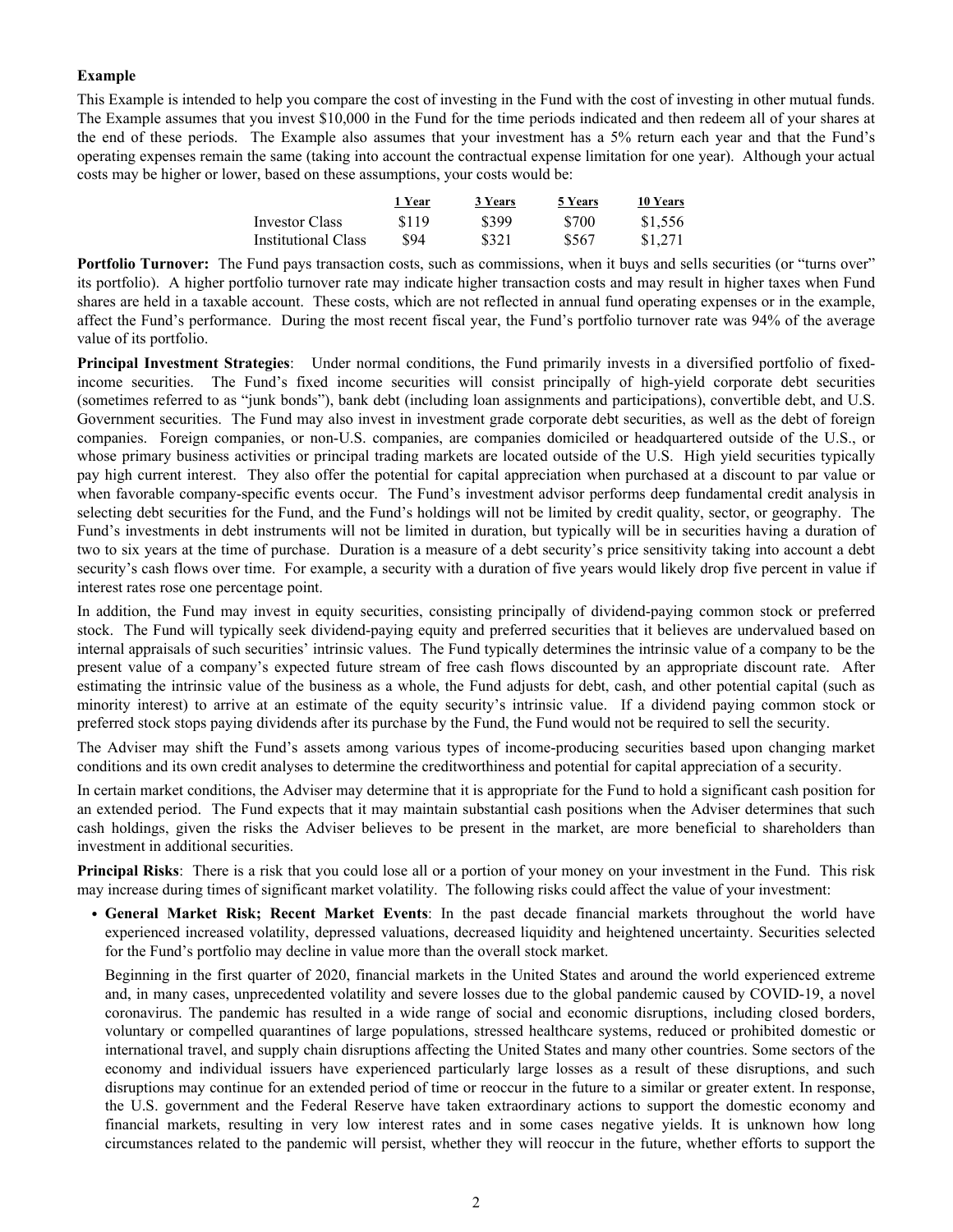economy and financial markets will be successful, and what additional implications may follow from the pandemic. The impact of these events and other epidemics or pandemics in the future could adversely affect Fund performance.

- **Interest Rate Risk**: The risk associated with a trend of increasing interest rates which results in drop in value of the bonds and other debt securities. Interest rates currently are at, or near, historic lows, and may increase, with potentially sudden and unpredictable effects on the markets and the Fund's investments.
- **Debt/Fixed Income Securities Risk:** An increase in interest rates typically causes a fall in the value of the debt securities in which the Fund may invest. The value of your investment in the Fund may change in response to changes in the credit ratings of the Fund's portfolio of debt securities. Interest rates in the United States are at, or near, historic lows, which may increase the Fund's exposure to risks associated with rising interest rates. Moreover, rising interest rates or lack of market participants may lead to decreased liquidity in the bond and loan markets, making it more difficult for the Fund to sell its holdings at a time when the Adviser might wish to sell. Lower rated securities ("junk bonds") are generally subject to greater risk of loss of your money than higher rated securities. Issuers may (increase) decrease prepayments of principal when interest rates (fall) increase, affecting the maturity of the debt security and causing the value of the security to decline. Many debt securities utilize LIBOR as the reference or benchmark rate for variable interest rate calculations. However, the use of LIBOR has come under pressure following manipulation allegations. Further, the UK Financial Conduct Authority ("FCA"), which regulates LIBOR, no longer persuades nor requires banks to submit rates for the calculation of LIBOR and certain other reference rates. Although many LIBOR rates will be phased out as of the end of 2021, as originally intended, a selection of widely used U.S. dollar-based LIBOR rates will continue to be published until June 2023 in order to assist with the transition away from LIBOR. The impact of the discontinuation of LIBOR and the transition to an alternative rate on the Fund's portfolio remains uncertain. There can be no guarantee that financial instruments that transition to an alternative reference rate will retain the same value or liquidity as they would otherwise have had. This announcement and any additional regulatory or market changes that occur as a result of the transition away from LIBOR and the adoption of alternative reference rates may have an adverse impact on the value of the Fund's investments, performance or financial condition, and might lead to increased volatility and illiquidity in markets that currently rely on LIBOR to determine interest rates..
- **Credit Risk**: The risk of investing in bonds and debt securities whose issuers may not be able to make interest and principal payments. In turn, issuers' inability to make payments may lower the credit quality of the security and lead to greater volatility in the price of the security.
- **High Yield Risk**: The risk of loss on investments in high yield securities or "junk bonds." These securities are rated below investment grade, are usually less liquid, have greater credit risk than investment grade debt securities, and their market values tend to be volatile. They are more likely to default than investment grade securities when adverse economic and business conditions are present.
- **Liquidity Risk:** The risk, due to certain investments trading in lower volumes or to market and economic conditions, that the Fund may be unable to find a buyer for its investments when it seeks to sell them or to receive the price it expects based on the Fund's valuation of the investments. Events that may lead to increased redemptions, such as market disruptions, may also negatively impact the liquidity of the Fund's investments when it needs to dispose of them. If the Fund is forced to sell its investments at an unfavorable time and/or under adverse conditions in order to meet redemption requests, such sales could negatively affect the Fund. Liquidity issues may also make it difficult to value the Fund's investments.
- **Cash Position Risk**: The ability of the Fund to meet its objective may be limited to the extent it holds assets in cash (or cash equivalents) or is otherwise uninvested.
- **Tax Law Change Risk**: Tax law is subject to change, possibly with retroactive effect, or to different interpretations. In particular, Congress is considering substantial changes to U.S. federal income tax laws, and some with retroactive effect, that could result in substantial adverse U.S. federal income tax consequences to the Fund and its shareholders. Any future changes are highly uncertain, and the impact on the Fund or its shareholders cannot be predicted. Prospective shareholders should consult their own tax advisors regarding the impact to them of possible changes in tax laws.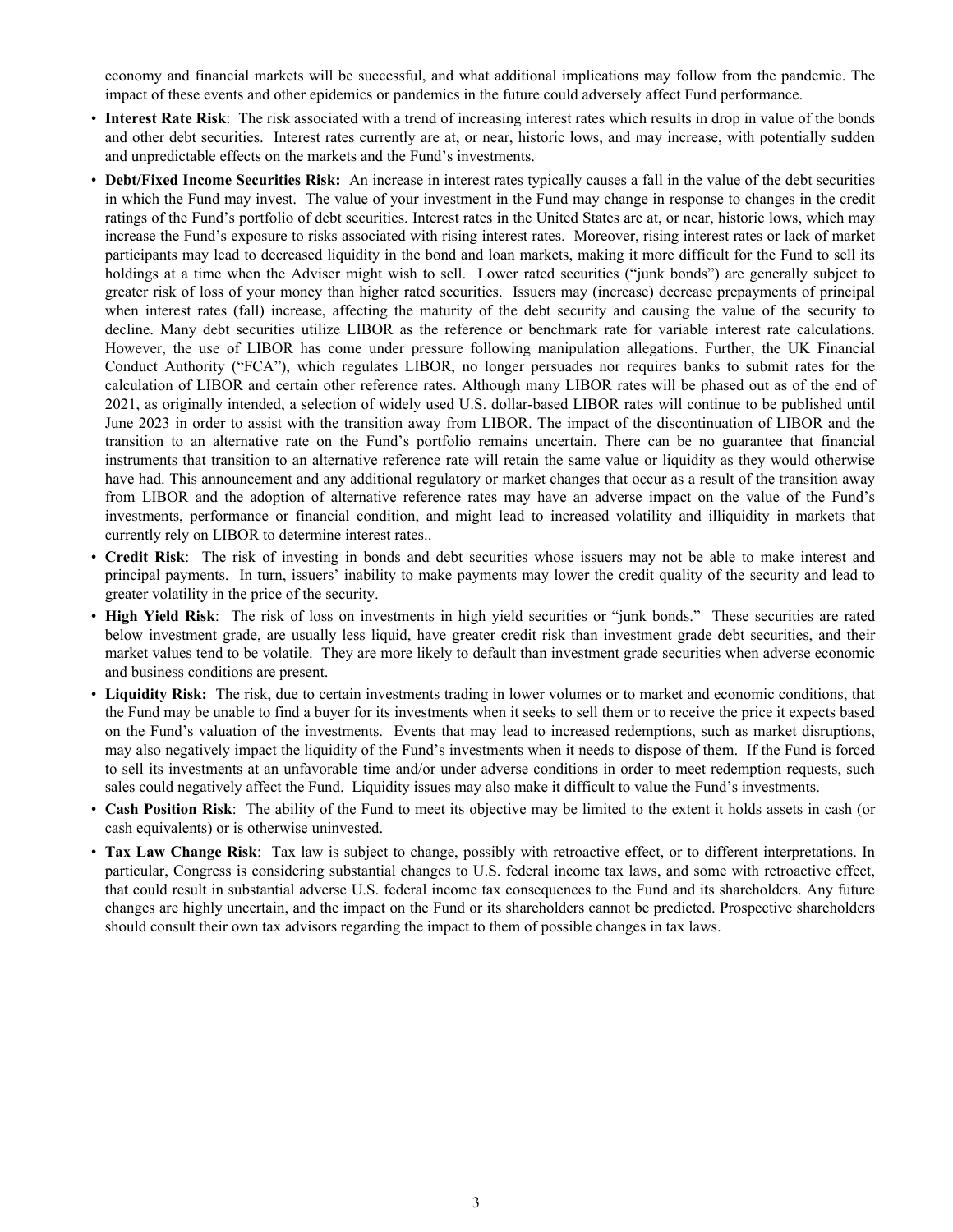**Performance:** The following bar chart and table provide some indication of the risks of investing in the Fund. The bar chart shows changes in the Fund's performance from year to year for Institutional Class shares (the only Class currently available for sale). The table shows how the Fund's average annual returns over 1, 5 and 10 years compare with those of a broad-based market index, as well as additional indices that reflect the market sectors in which the Fund invests. For additional information on the indices, please see "Index Description" in this Prospectus. No performance information is available for the Investor Class shares since that class is currently not available for sale. The performance for the Investor Class shares would differ only to the extent that the Investor Class shares have different expenses than the Institutional Class shares. The Fund's past performance (before and after taxes) is not necessarily an indication of how the Fund will perform in the future. Updated performance information is available on the Fund's website at www.intrepidcapitalfunds.com.



### **Intrepid Income Fund – Institutional Class Calendar Year Total Returns as of 12/31**

During the period shown on the bar chart, the Fund's best and worst quarters are shown below:

| <b>Best Ouarter</b> | December 31, 2020 | 7.43%     |
|---------------------|-------------------|-----------|
| Worst Quarter       | March 31, 2020    | $-6.66\%$ |

**AVERAGE ANNUAL TOTAL RETURNS (For the period ended December 31, 2021)**

|                                                                                             |                   |                     | 1 Year 5 Years 10 Years |
|---------------------------------------------------------------------------------------------|-------------------|---------------------|-------------------------|
| Institutional Class                                                                         |                   |                     |                         |
| Return Before Taxes                                                                         |                   | $10.01\%$ 5.49%     | 4.27%                   |
| Return After Taxes on Distributions                                                         | 7 39%             | 3.71 <sup>o</sup> % | 2.63%                   |
| Return After Taxes on Distributions and Sale of Fund Shares                                 | 5.91 <sup>%</sup> | $3.44\%$            | 2.58%                   |
| Bloomberg U.S. Gov/Credit 1-5Y TR Index (reflects no deduction for fees, expenses or taxes) | $-0.97\%$         | 2.25%               | $1.77\%$                |
| Bloomberg U.S. Aggregate Bond Index (reflects no deduction for fees, expenses or taxes)     | $-1.54\%$         | 3.57%               | 2.90%                   |

Institutional Class shares commenced operations on August 16, 2010. Performance shown prior to August 16, 2010 reflects the performance of Investor Class shares, which commenced operations on July 2, 2007 and ceased operations on January 31, 2014, and includes expenses that are not applicable to and are higher than those of Institutional Class shares. After-tax returns are calculated using the historical highest individual federal stated income tax rates and do not reflect the impact of state and local taxes. Actual after-tax returns depend on your situation and may differ from those shown. Furthermore, the after-tax returns shown are not relevant to those who hold their shares through tax-deferred arrangements such as 401(k) plans or IRAs.

#### **Management**

**Investment Adviser:** Intrepid Capital Management, Inc. is the investment adviser for the Fund.

**Portfolio Managers:** Mark Travis has served as the portfolio manager of the Fund since 2018 and co-lead portfolio manager of the Fund since 2019 and is the President of the Adviser. Hunter Hayes has served as co-lead portfolio manager of the Fund since 2019 and is a Vice President of the Adviser.